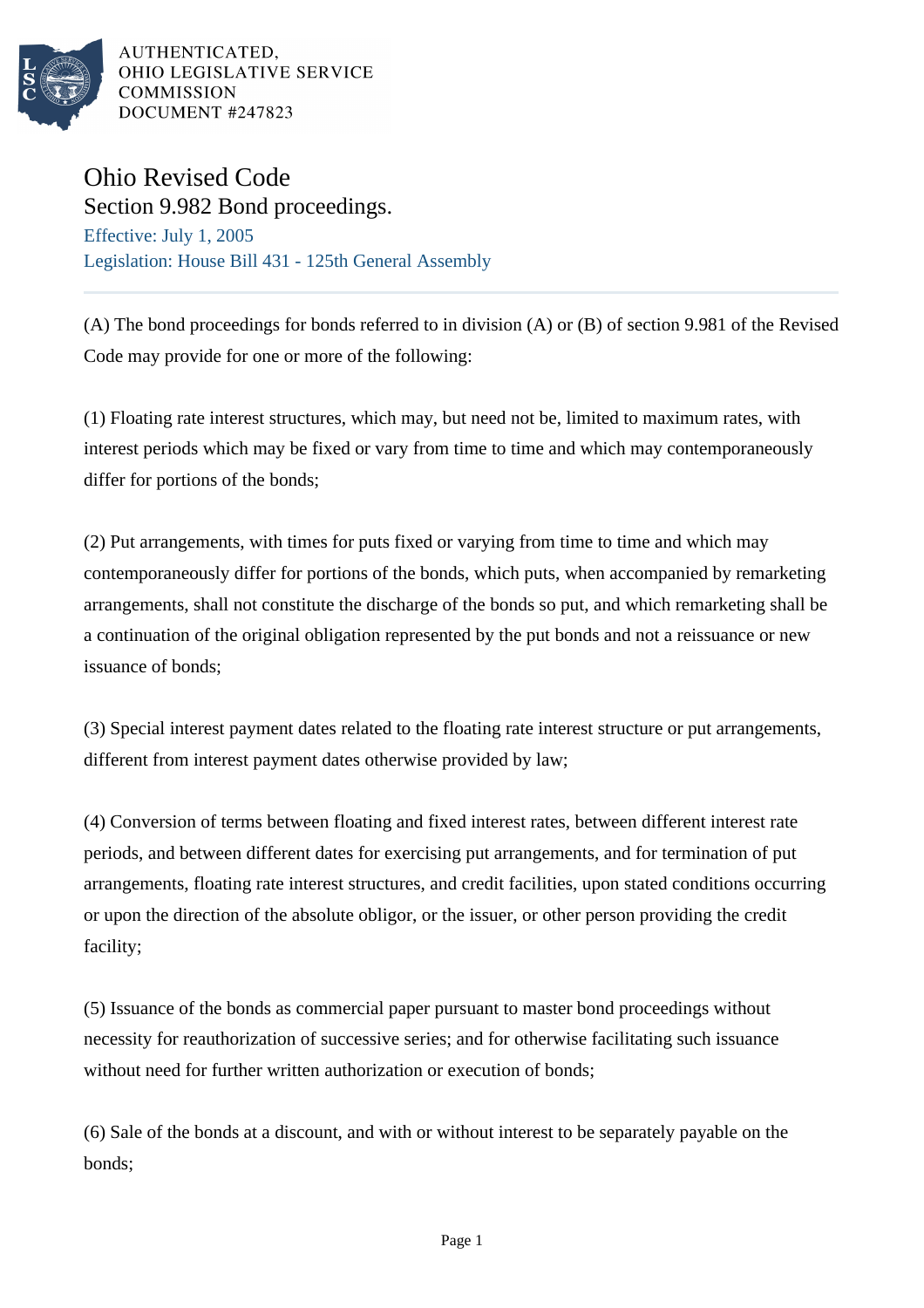

AUTHENTICATED. OHIO LEGISLATIVE SERVICE **COMMISSION** DOCUMENT #247823

(7) Sale of bonds the proceeds of which are held in escrow and invested in direct obligations of the United States or obligations guaranteed as to payment by the United States. Those obligations shall mature or be subject to redemption by and at the option of the holders of the obligations not later than the dates when the amounts held in escrow will be sufficient to pay the principal of, and interest on, the bonds as they become due. The amounts held in escrow may be used, at a specified date, to retire either the bonds issued in accordance with division (A)(7) of this section or other obligations of the issuer. No certificate of the fiscal officer as to the maximum maturity of those bonds is required. The maximum maturity of the bonds shall be forty years after their issuance as set forth in division (B) of section 9.983 of the Revised Code. Further, the bonds shall not be subject to the limitations of section 133.04, 133.05, 133.07, or 133.09 of the Revised Code. The bonds are determined by the general assembly to create a special obligation that is not bonded indebtedness subject to Section 11 of Article XII, Ohio Constitution.

As used in division (A)(7) of this section, "amounts held in escrow" include bond proceeds together with interest or other investment income accrued on bond proceeds through investments in obligations of the United States or obligations guaranteed as to payment by the United States.

(B) The bond proceedings or other documents or agreements pertaining to bonds referred to in division (A) or (B) of section 9.981 of the Revised Code may provide for one or more of the following:

## (1) Credit facilities;

(2) Agreements with indexing agents, remarketing agents, and administrative agents, and for substitutions for such agents, including substitution directed by the absolute obligor, or the person providing the credit facility, or the issuer;

(3) Interest rate hedges.

(C) Financing statements and continuation statements pertaining to the security for the bonds, or to the security for payments under loan agreements, leases, and sale and installment sale agreements pertaining to bonds referred to in division (A) or (B) of section 9.981 of the Revised Code may be